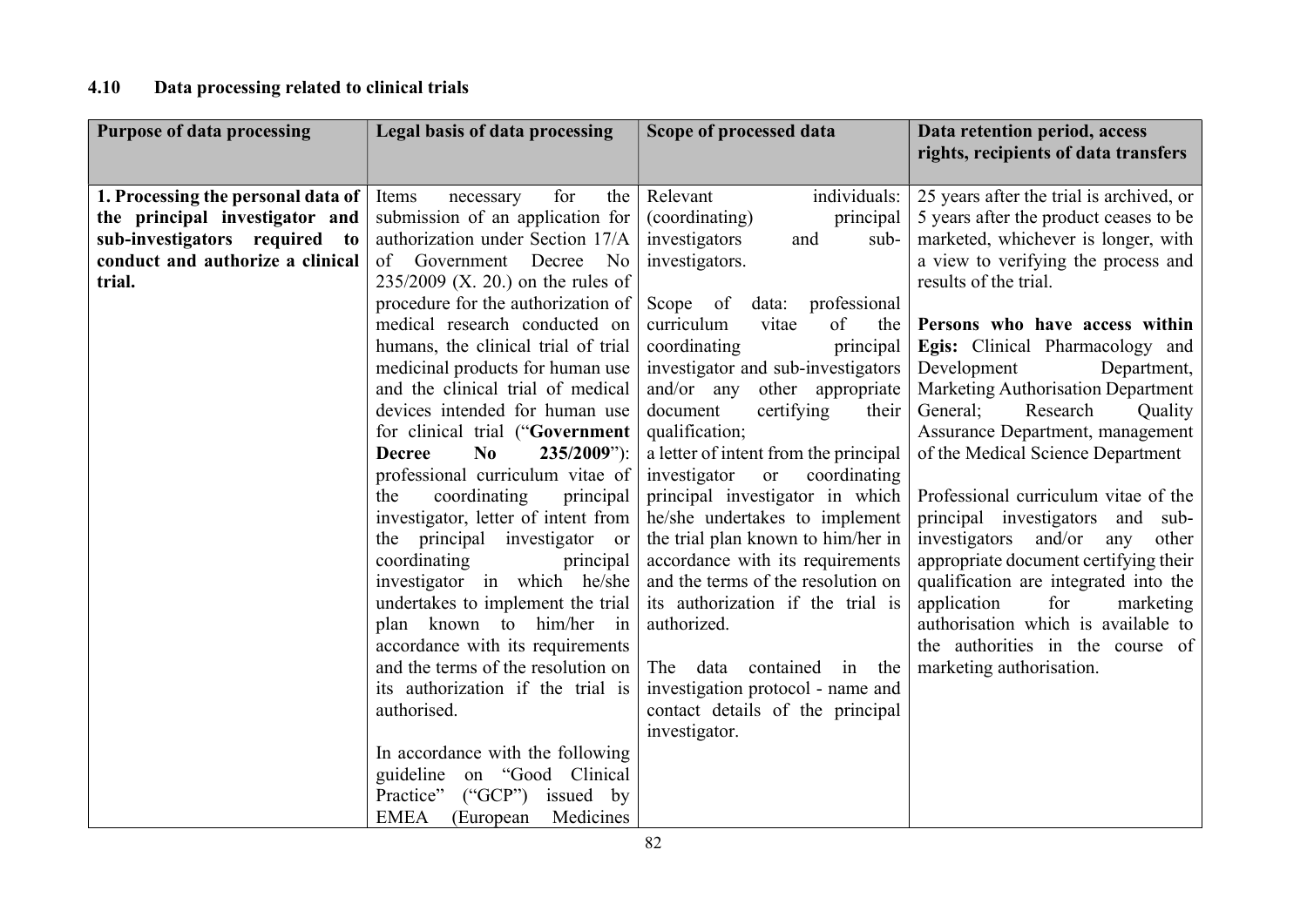| <b>Purpose of data processing</b> | Legal basis of data processing                                                                                                                                                                                                                                                                                                                                                                                                                                                                                                                                                                                                                                                                                                                                                                                                                                                                                                                                                                 | Scope of processed data | Data retention period, access<br>rights, recipients of data transfers |
|-----------------------------------|------------------------------------------------------------------------------------------------------------------------------------------------------------------------------------------------------------------------------------------------------------------------------------------------------------------------------------------------------------------------------------------------------------------------------------------------------------------------------------------------------------------------------------------------------------------------------------------------------------------------------------------------------------------------------------------------------------------------------------------------------------------------------------------------------------------------------------------------------------------------------------------------------------------------------------------------------------------------------------------------|-------------------------|-----------------------------------------------------------------------|
|                                   | Agency) under Regulation (EU)<br>No 536/2014 on clinical trials on<br>medicinal products for human use<br>on clinical trials on medicinal<br>products for human use, and<br>repealing Directive 2001/20/EC<br>(www.ogyei.gov.hu/dynamic/GC<br>$P_1$ .pdf) the professional CVs of<br>the principal investigators and<br>sub-investigators and/or any other<br>relevant document proving their<br>qualifications should be available<br>to document that the persons<br>concerned have<br>the qualification required to<br>conduct the trial and/or<br>for<br>provide<br>the<br>medical<br>supervision of the<br>persons<br>involved in the trial<br>and are competent to carry out<br>such tasks.<br>Article $6(1)$ (f) of the General<br>Protection<br>Regulation<br>Data<br>2016/679 of the European<br>Parliament and of the Council -<br>the legitimate interest of Egis and<br>- if the business is a contracting<br>partner of Egis – the business<br>enter into an agreement with Egis. |                         |                                                                       |
|                                   |                                                                                                                                                                                                                                                                                                                                                                                                                                                                                                                                                                                                                                                                                                                                                                                                                                                                                                                                                                                                |                         |                                                                       |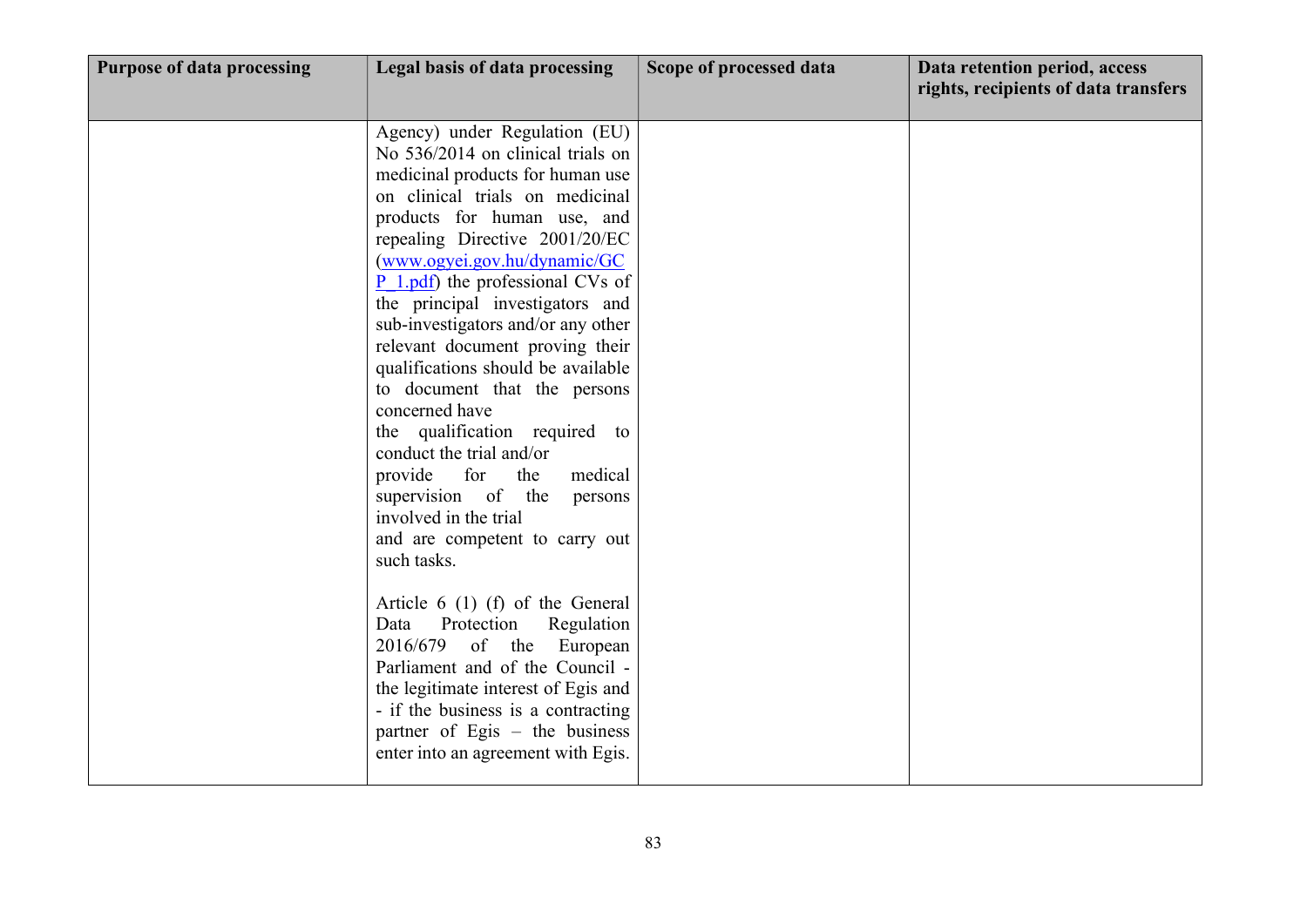| <b>Purpose of data processing</b>                                    | Legal basis of data processing                                                                  | Scope of processed data                                              | Data retention period, access<br>rights, recipients of data transfers            |
|----------------------------------------------------------------------|-------------------------------------------------------------------------------------------------|----------------------------------------------------------------------|----------------------------------------------------------------------------------|
|                                                                      | Legitimate interest: successfully<br>conducting the official audit and<br>completing the trial. |                                                                      |                                                                                  |
|                                                                      |                                                                                                 |                                                                      |                                                                                  |
| <b>Verifying</b><br>2.<br>the<br>patient                             | Under the GCP:                                                                                  | The name, signature and - as the                                     | 25 years after the trial is archived, or                                         |
| monitoring data forms<br>(that<br>contain the anonymized trial       | "2:10 All information related to                                                                | case may be - the stamp number<br>of the principal investigator or   | 5 years after the product ceases to be<br>marketed, whichever is longer, with    |
| data).                                                               | clinical trials should be                                                                       | sub-investigators<br>each<br>on                                      | a view to verifying the process and                                              |
|                                                                      | should be recorded, handled, and                                                                | patient's data form.                                                 | results of the trial.                                                            |
|                                                                      | stored in a way that allows its                                                                 |                                                                      |                                                                                  |
|                                                                      | accurate reporting, interpretation                                                              |                                                                      | Persons who have access within                                                   |
|                                                                      | and verification."                                                                              |                                                                      | Egis: Clinical Pharmacology and                                                  |
|                                                                      |                                                                                                 |                                                                      | Development Department,                                                          |
|                                                                      | Article 6 (1) (f) of the $-$ legitimate                                                         |                                                                      | Marketing Authorisation Department<br>General, Research Quality Assurance        |
|                                                                      | interest of Egis.                                                                               |                                                                      | Department,                                                                      |
|                                                                      |                                                                                                 |                                                                      | management of the Medical Science                                                |
|                                                                      | Legitimate interest: compliance                                                                 |                                                                      | Department                                                                       |
|                                                                      | with the trial rules applicable to                                                              |                                                                      |                                                                                  |
|                                                                      | Egis and with the GCP.                                                                          |                                                                      | The patient monitoring data forms                                                |
|                                                                      |                                                                                                 |                                                                      | that contain the anonymized trial data<br>that are verified by the investigators |
|                                                                      |                                                                                                 |                                                                      | are integrated into the application for                                          |
|                                                                      |                                                                                                 |                                                                      | marketing authorisation which is                                                 |
|                                                                      |                                                                                                 |                                                                      | submitted to the relevant authority in                                           |
|                                                                      |                                                                                                 |                                                                      | of<br>marketing<br>the<br>course                                                 |
|                                                                      |                                                                                                 |                                                                      | authorisation.                                                                   |
|                                                                      |                                                                                                 |                                                                      |                                                                                  |
| 3. Monitoring clinical trials - on-<br>site audit of trial documents | Under the GCP:                                                                                  | Health data and other personal<br>data of the subjects (individuals) | Data processing adjusts to the time<br>required for the on-site audit of the     |
|                                                                      | "2:10 All information related to                                                                | involved in the trial: name,                                         | documents.                                                                       |
|                                                                      | clinical trials should be                                                                       | signature of the individual, his/her                                 |                                                                                  |
|                                                                      | should be recorded, handled, and                                                                | data necessary for contacting and                                    | Persons who have access within                                                   |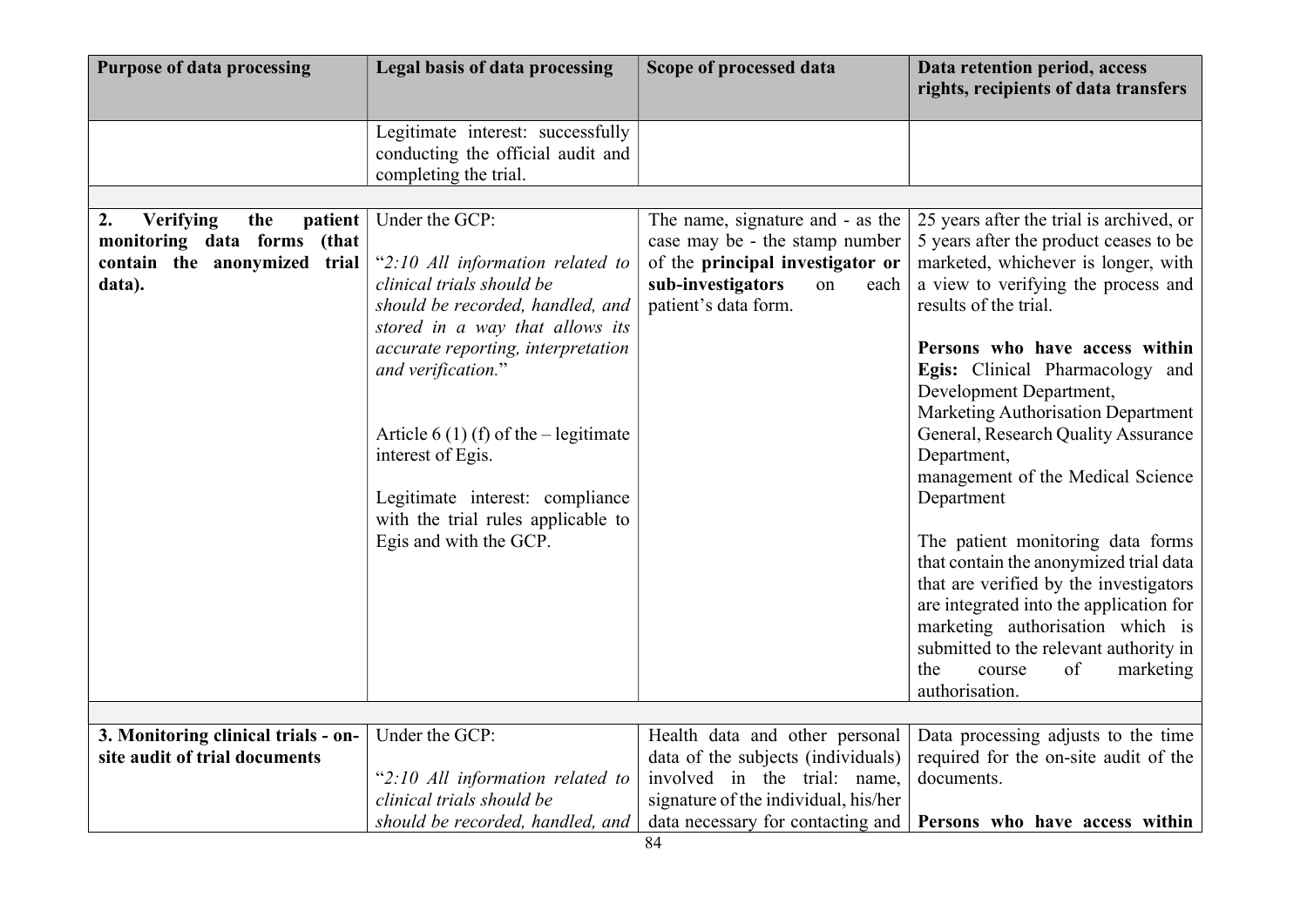| <b>Purpose of data processing</b> | Legal basis of data processing                                                                                                                                                                                                                                                                                                                                                                                                                                                                                                                                                                                                                                                                                                                                                                                                                                                                                                                                                                                                              | Scope of processed data                                                                                                                       | Data retention period, access<br>rights, recipients of data transfers                                                                                                                    |
|-----------------------------------|---------------------------------------------------------------------------------------------------------------------------------------------------------------------------------------------------------------------------------------------------------------------------------------------------------------------------------------------------------------------------------------------------------------------------------------------------------------------------------------------------------------------------------------------------------------------------------------------------------------------------------------------------------------------------------------------------------------------------------------------------------------------------------------------------------------------------------------------------------------------------------------------------------------------------------------------------------------------------------------------------------------------------------------------|-----------------------------------------------------------------------------------------------------------------------------------------------|------------------------------------------------------------------------------------------------------------------------------------------------------------------------------------------|
|                                   | stored in a way that allows its<br>accurate reporting, interpretation<br>and verification."<br>"5.1.1.<br><i>The</i><br>sponsor<br>is<br>responsible for implementing and<br>maintaining quality assurance<br>and quality control systems with<br>written SOPs to ensure that trials<br>are conducted and data are<br>generated,<br>documented<br>(recorded), and reported<br>in compliance with the protocol,<br>GCP, and<br>the<br>applicable<br>regulatory requirement(s)."<br>"5.1.3. Quality control should be<br>applied to each stage of data<br>handling to ensure that all data<br>are reliable and have been<br>processed correctly."<br>Article 6 (1) (f) of the GDPR $-$<br>legitimate interest of Egis.<br>Legitimate interest: compliance<br>with the trial rules applicable to<br>Egis and with the GCP.<br>In respect of processing health<br>data: under Article 9 (2) (h) of the<br>$GDPR$ – processing is necessary<br>for the purposes of preventive<br>medicine, the provision of<br>healthcare or treatment and under | identifying him/her, health data<br>required for conducting the trial,<br>evaluating the safety of the trial<br>and generating trial results. | Egis:<br>monitoring<br>staff<br>during<br>monitoring.<br>Identifiable, non-anonymised data<br>are not retained and transferred by<br>the monitors (auditing staff) or at the<br>sponsor. |